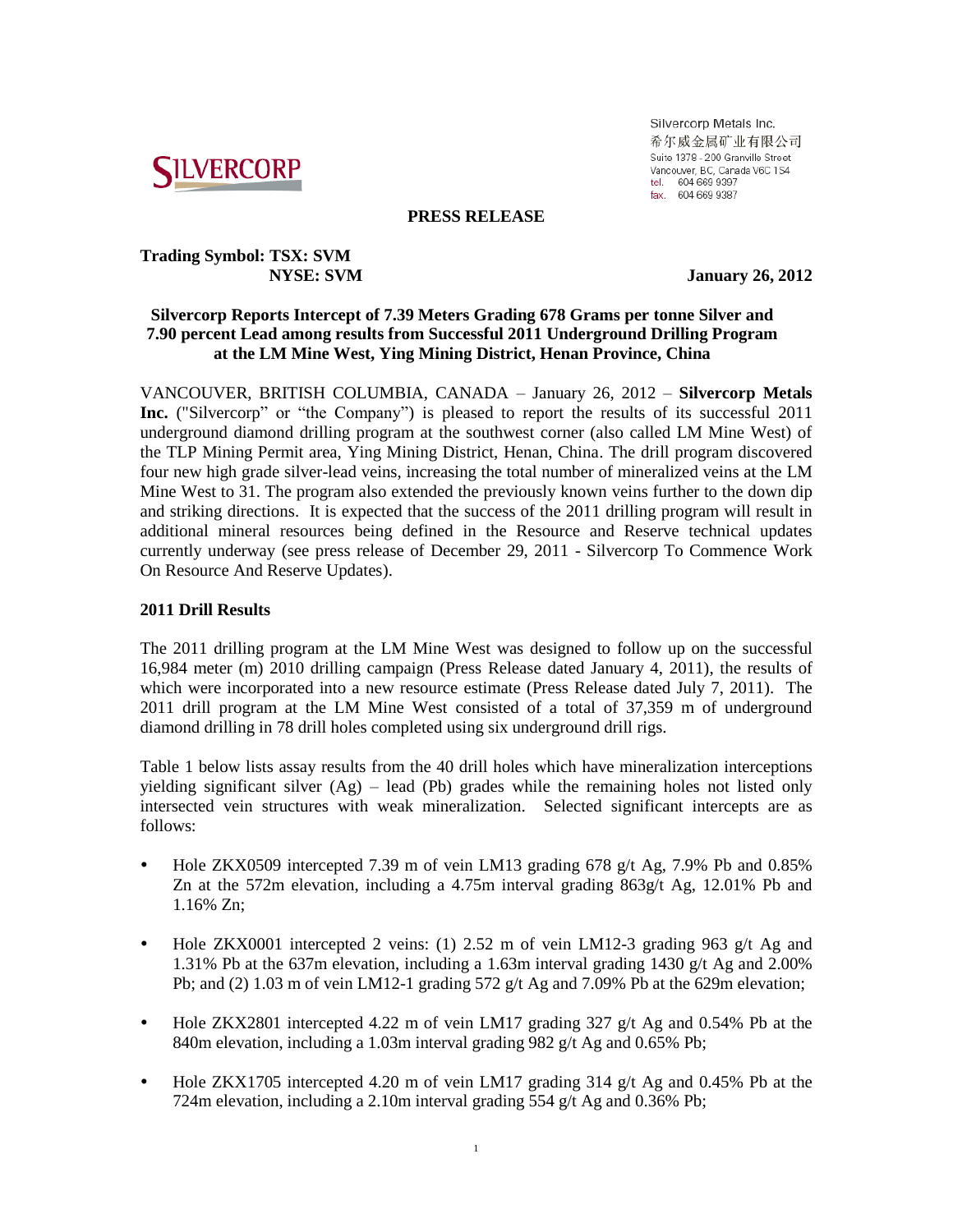- Hole ZKX0002 intercepted 1.70 m of vein LM13W grading 688 g/t Ag, 2.96% Pb and 0.54% Zn at the 632m elevation, including a 0.55 m interval grading  $1.981g/t$  Ag,  $8.20%$  Pb and 1.50% Zn;
- Hole ZKX0902 intercepted 1.20 m of vein LM12-2 grading 1,137 g/t Ag, 0.36% Pb and 0.54% Zn, including a 0.52 m interval grading 2,525 g/t Ag, 0.32% Pb and 0.74% Zn;
- Hole ZKX0903 intercepted 2.67 m of vein LM10 grading 899 g/t Ag and 5.52% Pb at the 867m elevation, including a 2.03 m interval grading 1,128 g/t Ag and 6.88% Pb.

# **Four Newly Discovered Veins**

The four newly discovered veins are LM12E, W1, W6 and W18. Vein LM12E is a blind zone parallel to vein LM12, while the other three veins occur as blind zones at an area about 600 m west of the major known vein systems of the LM Mine West in the southwest corner of the TLP Mining Permit area. For a description of many of the other 27 veins please refer to the Company's press releases dated April 08, 2008 and January 4, 2011.

Vein LM12E:

Vein LM12E occurs as a blind vein striking northeast and dipping northwest at an angle from 60 to 70 degrees on the footwall of vein LM12. The new vein was revealed by an exploration drift at the 898m level and is about 45m southeast of vein LM12. The dip extension has been tested with nine diamond drill holes sporadically distributed between 650m to 516m levels over 500m along strike. Seven holes intercepted Ag-Pb mineralization, including 302 g/t over 0.55 m true width in hole ZKX0001, 272 g/t Ag over 1.45m true width in hole ZKX1122, and 86.2 g/t Ag and 11.32% Pb over 0.79m true width in hole ZKX0903. The mineralized structure has been successfully traced for 500m along strike and more than 400m downdip.

Vein W1:

Vein W1 is located about 600m west of LM11 and dips northwest at an angle from 65 to 75 degrees. The vein was revealed in an exploration tunnel at the 930m level, and 11 underground holes were drilled from the tunnel to test the downdip extension between the 817m and 930m levels. Eight of the 11 drill holes intercepted significant mineralization, including  $34.69$  g/t Ag, 6.42% Pb and 1.43% Zn over 0.74 m true width in hole ZKX13801, 297 g/t Ag and 3.01% Pb over 0.96 m in hole ZKX13402, and 234.5 g/t Ag and 2.97% Pb over 0.39 m in hole ZKX13403. A mineralized zone of 100m in length and 60m in depth has been defined by the drilling and tunneling.

Vein W18:

Vein W18 strikes 330° with a dip angle of 65 to 75° to the northeast and crosscuts vein W1 near the south end. Eight holes were drilled to test the mineralized structure in 2011. All the drill holes cut through the vein structure, and 2 of the 8 holes, ZKX13402 and ZKX13403, intercepted significant Ag-Pb mineralization including 25  $g/t$  Ag and 11.69% Pb over 0.34 m true width at the 930m level in hole ZKX13402 and 177  $g/t$  Ag and 1.20% Pb over 0.76 m true width at the 879m level in ZKX13403.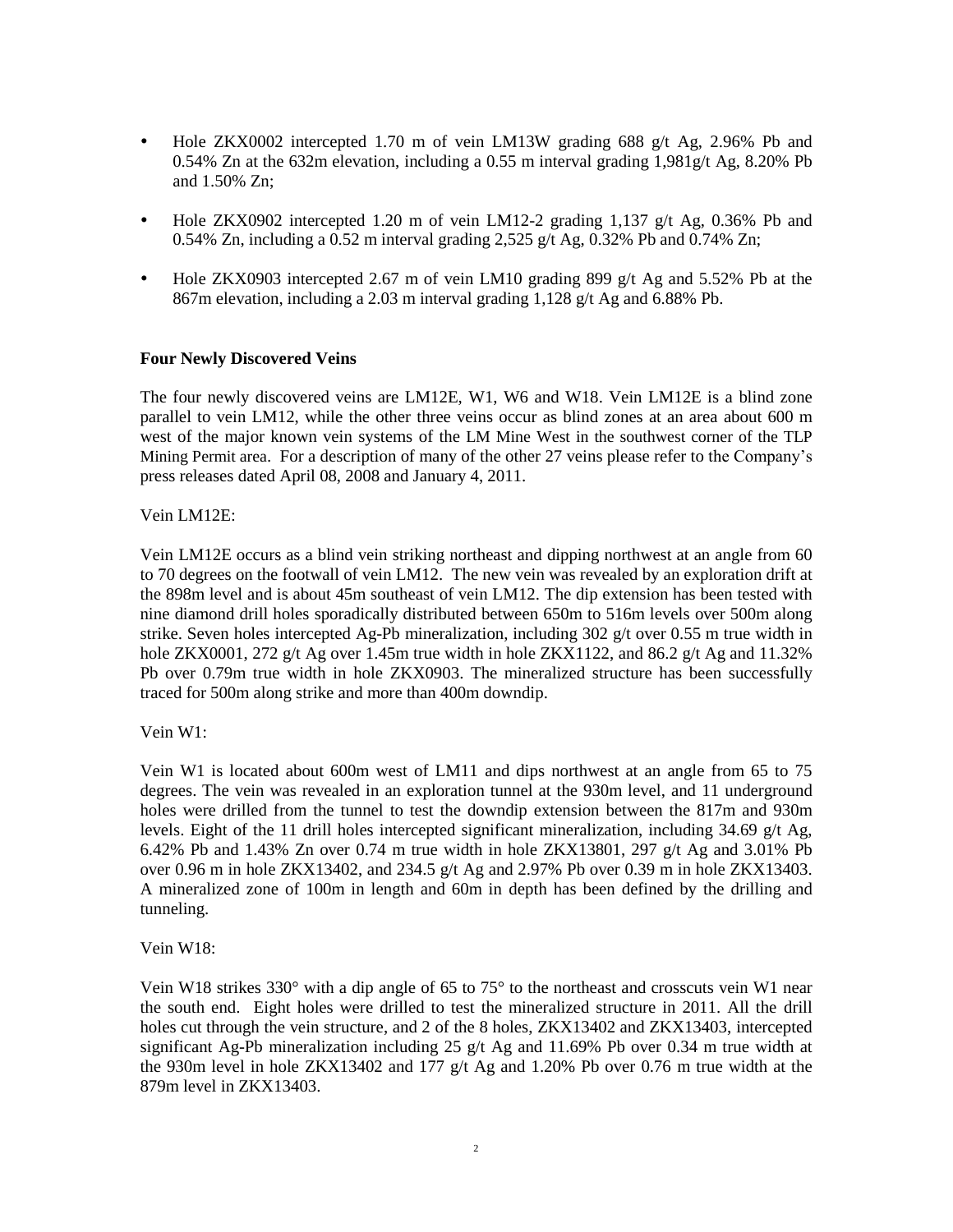#### Vein W6

Vein W6 is approximately 160m east of Vein W18 and the two vein structures are parallel to each other. The mineralized structure was revealed in an exploration tunnel at the 930m level. Twelve exploration holes were drilled to test the downdip extension of the mineralized structure between 930m and 700m levels. Whiles all holes detected the mineralized structure, four drill holes intercepted apparent Ag-Pb mineralization, including 122 g/t Ag and 19.18% Pb over 0.36 m true width at the 860m level in hole ZKX13601, 271  $g/t$  Ag and 1.82% Pb over 0.39 m true width at the 879m level in hole ZKX13804, 217 g/t Ag over 0.63 m at the 835m level in hole ZKX14001, and 23 g/t Ag and 4.98% Pb over 0.65cm at the 772m level in hole ZKX14002.

# **Mine development Program at the LM Mine West**

Based on the successful 2010 and 2011 underground diamond drilling programs at the LM Mine West, the Company has decided to develop a shaft and a ramp at the LM Mine West to expand its production. Shaft 969 is 3.5m in finished diameter, starting at 980m elevation and bottoming at 600m elevation for a total depth of 380 m. Shaft 969 is nearing completion having already been sunk to the 650m elevation, and is expected to be fitted with lifts and in operation in July 2012.

In addition to constructing the vertical Shaft 969, development of a 4,500m long, 4.2m by 3.8m dimension ramp commenced in November 2011. The ramp has been collared at the 980m elevation and will be developed to 550m elevation with a vertical depth of 430 metres. The ramp will be used to transport materials, provide ventilation, allow underground exploration, and allow development access.

So far the ramp has advanced over 250m in length as at January 15, 2012 and is expected to be fully completed by January 2014. As the ramp advances it will provide access to 10 mining levels with connections to Shaft 969 and to main tunnels PD924 at the north and PD991 at the south. According to the executed development contract, the ramp will cost approximately RMB6,000 (or ~US\$953) per metre to complete, for a total anticipated capital cost of US\$4.3 million. As a comparison, a similar ramp development in Canada may cost as much as US\$5,000 to \$6,000 per metre to develop.

Once the shaft is operational in July 2012, it is expected that the ore production from the LM Mine West will gradually increase from current 31,000 tonnes per year to 120,000 tonnes per year in 2014 when the ramp is completed in early 2014. The production increase at the LM Mine West is part of Silvercorp's effort to boost its mine production to match its existing 3,200 tonne per day milling capacity within the Ying Mining District.

| <b>Drill Hole</b> | Intersection |        | Interval | Elevation |            |        |        |          |        | Mineralized |
|-------------------|--------------|--------|----------|-----------|------------|--------|--------|----------|--------|-------------|
|                   | From (m)     | To(m)  | (m)      | (m)       | Ag $(g/t)$ | Pb (%) | Zn (%) | Au (g/t) | Cu (%) | Veins       |
| ZKX0508           | 153.97       | 154.09 | 0.12     | 833       | 33         | 9.35   | 1.57   | < 0.10   | 0.01   | LM10        |
|                   | 226.34       | 226.67 | 0.33     | 792       | 87         | 3.40   | 0.21   | 0.00     | 0.04   | LM11        |
|                   | 304.37       | 304.57 | 0.20     | 748       | 831        | 34.61  | 0.35   | < 0.10   | 0.49   | LM11E2      |
|                   | 421.82       | 422.12 | 0.30     | 683       | 302        | 1.77   | 2.16   | < 0.10   | 0.22   | LM13        |
|                   | 424.17       | 424.54 | 0.37     | 681       | 147        | 0.53   | 0.16   | < 0.10   | 0.06   | LM13E       |
|                   | 558.72       | 558.99 | 0.27     | 606       | 421        | 0.13   | 0.05   | < 0.10   | 0.03   | LM7         |

#### **Table 1: Assay Results for Selected 40 Drill Holes:**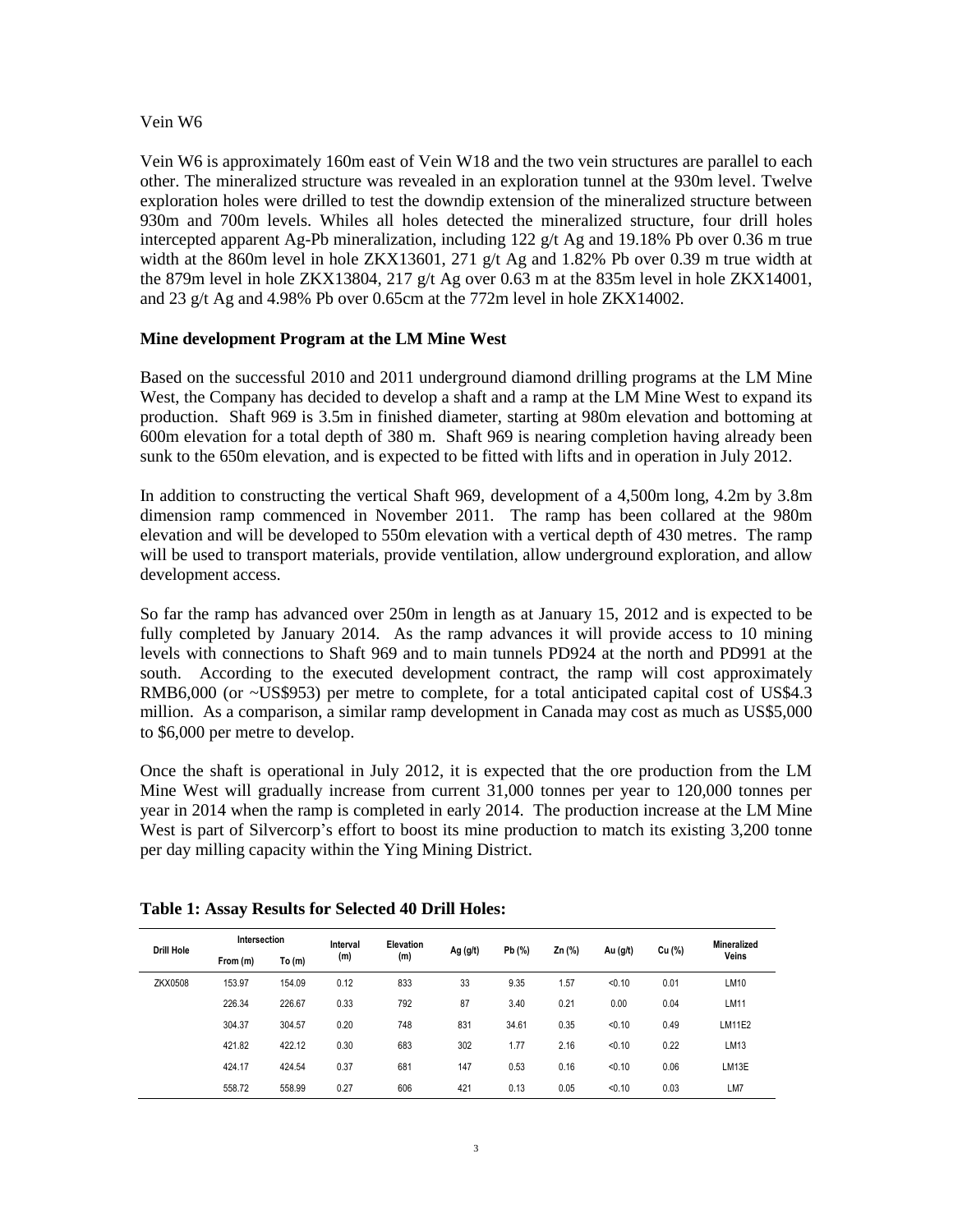| <b>Drill Hole</b> | Intersection |        | Interval | Elevation |          |        |        |          |        | Mineralized    |  |
|-------------------|--------------|--------|----------|-----------|----------|--------|--------|----------|--------|----------------|--|
|                   | From (m)     | To(m)  | (m)      | (m)       | Ag (g/t) | Pb (%) | Zn (%) | Au (g/t) | Cu (%) | Veins          |  |
| ZKX10722          | 220.11       | 220.41 | 0.30     | 797       | 1,049    | 2.77   | 0.89   | < 0.10   | 0.66   | LM16-2         |  |
|                   | 306.48       | 306.76 | 0.28     | 721       | 69       | 0.27   | 0.23   | < 0.10   | 0.06   | LM16           |  |
| ZKX0309           | 172.09       | 172.94 | 0.85     | 751       | 787      | 0.56   | 1.24   | 0.00     | 0.08   | LM24           |  |
| Including         | 172.09       | 172.67 | 0.58     | 752       | 1,121    | 0.80   | 1.81   | < 0.10   | 0.10   |                |  |
|                   | 175.15       | 175.35 | 0.20     | 749       | 113      | 0.02   | 0.02   | 0.10     | 0.03   | LM24E          |  |
|                   | 403.25       | 403.89 | 0.64     | 529       | 3        | 0.03   | 0.01   | 3.33     | 0.04   | LM11Au         |  |
| ZKX0203           | 63.02        | 63.21  | 0.19     | 881       | 225      | 0.24   | 0.10   | 0.00     | 0.03   | LM25           |  |
| ZKX0509           | 190.70       | 190.95 | 0.25     | 783       | 120      | 0.13   | 0.01   | 0.20     | 0.04   | LM11W          |  |
|                   | 303.23       | 303.47 | 0.24     | 703       | 115      | 0.36   | 0.06   | 0.03     | 0.34   | LM11E1         |  |
|                   | 359.04       | 360.83 | 1.79     | 663       | 147      | 0.32   | 0.42   | 0.04     | 0.70   | LM11E2         |  |
|                   | 486.44       | 493.83 | 7.39     | 572       | 678      | 7.90   | 0.83   | 0.07     | 0.84   | LM13           |  |
| Including         | 487.56       | 487.84 | 0.28     | 574       | 1,207    | 0.70   | 0.39   | 0.50     | 1.41   |                |  |
| Including         | 489.08       | 493.83 | 4.75     | 572       | 863      | 12.01  | 1.16   | 0.03     | 0.88   |                |  |
|                   | 529.53       | 530.03 | 0.50     | 544       | 214      | 0.14   | 0.01   | 0.03     | 0.26   | LM12           |  |
| ZKX0204           | 70.86        | 72.34  | 1.48     | 865       | 243      | 1.05   | 0.73   | 0.00     | 0.08   | LM25           |  |
|                   | 406.71       | 407.42 | 0.71     | 589       | 215      | 2.28   | 0.32   | 50.10    | 0.02   | LM13W2         |  |
| ZKX0510           | 322.28       | 322.52 | 0.24     | 650       | 220      | 0.73   | 0.34   | < 0.10   | 0.04   | LM11E1         |  |
|                   | 420.27       | 420.76 | 0.49     | 569       | 157      | 0.02   | 0.18   | 0.10     | 18.23  | LM11E2         |  |
| ZKX0001           | 27.15        | 27.59  | 0.44     | 909       | 148      | 0.15   | 0.07   | < 0.10   | 0.03   | not named      |  |
|                   | 59.03        | 59.16  | 0.13     | 892       | 148      | 0.52   | 0.56   | < 0.10   | 0.05   | LM25           |  |
|                   | 540.65       | 543.17 | 2.52     | 637       | 963      | 1.31   | 0.15   | 0.00     | 0.07   | LM12-3         |  |
| Including         | 541.08       | 542.71 | 1.63     | 637       | 1,430    | 2.00   | 0.22   | 0.00     | 0.10   |                |  |
|                   | 545.71       | 546.03 | 0.32     | 635       | 1,021    | 0.10   | 0.03   | 50.10    | 0.05   | LM12-2         |  |
|                   | 556.88       | 557.91 | 1.03     | 629       | 572      | 7.09   | 0.09   | 0.22     | 0.02   | LM12-1         |  |
| Including         | 557.04       | 557.53 | 0.49     | 629       | 1,165    | 8.80   | 0.16   | 0.47     | 0.02   |                |  |
|                   | 560.35       | 562.79 | 2.44     | 627       | 89       | 4.88   | 0.18   | 0.03     | 0.05   | LM12           |  |
|                   | 563.70       | 564.25 | 0.55     | 626       | 302      | 0.57   | 0.04   | < 0.10   | 0.02   | LM12E          |  |
| <b>ZKX1705</b>    | 340.67       | 344.87 | 4.20     | 724       | 314      | 0.45   | 0.14   | 0.00     | 0.04   | LM17           |  |
| Including         | 342.77       | 344.87 | 2.10     | 724       | 554      | 0.36   | 0.14   | 0.00     | 0.06   |                |  |
| ZKX1706           | 386.66       | 387.48 | 0.82     | 657       | 92       | 1.41   | 0.23   | 0.06     | 0.05   | LM17           |  |
| ZKX0205           | 33.36        | 33.84  | 0.48     | 894       | 347      | 0.24   | 0.08   | < 0.10   | 0.02   | LM22           |  |
|                   | 357.26       | 357.77 | 0.51     | 601       | 119      | 2.62   | 0.81   | 0.00     | 0.05   | LM11           |  |
| ZKX0705           | 270.49       | 270.67 | 0.18     | 727       | 119      | 0.04   | 0.07   | < 0.10   | 0.04   | not named      |  |
| ZKX2801           | 268.64       | 272.86 | 4.22     | 840       | 327      | 0.54   | 0.09   | 0.00     | 0.05   | LM17           |  |
| Including         | 271.83       | 272.86 | 1.03     | 839       | 982      | 0.65   | 0.13   | < 0.10   | 0.14   |                |  |
| ZKX13801          | 81.31        | 82.47  | 1.16     | 883       | 35       | 6.42   | 1.43   | 0.00     | 0.01   | W1             |  |
|                   | 175.51       | 175.65 | 0.14     | 825       | 2,025    | 6.17   | 3.90   | < 0.10   | 0.68   | W <sub>2</sub> |  |
| ZKX2802           | 136.31       | 136.53 | 0.22     | 896       | 112      | 0.16   | 0.05   | 50.10    | 0.04   | not named      |  |
| ZKX0901           | 298.79       | 299.14 | 0.35     | 749       | 237      | 6.95   | 1.27   | 0.00     | 0.03   | LM12-1         |  |
|                   | 430.50       | 430.62 | 0.12     | 681       | 135      | 0.09   | 0.04   | < 0.10   | 0.12   | not named      |  |
| ZKX0404           | 24.74        | 24.97  | 0.23     | 911       | 224      | 0.43   | 0.04   | 50.10    | 0.04   | LM26           |  |
|                   | 57.72        | 58.35  | 0.63     | 894       | 200      | 1.63   | 0.09   | 0.00     | 0.06   | LM25           |  |
| ZKX13601          | 169.39       | 169.75 | 0.36     | 860       | 122      | 19.18  | 0.40   | < 0.10   | 0.19   | W6             |  |
| ZKX0706           | 307.90       | 308.10 | 0.20     | 655       | 112      | 0.33   | 0.04   | 0.13     | 0.03   | not named      |  |
|                   | 333.15       | 334.97 | 1.82     | 634       | 170      | 1.77   | 0.14   | 0.19     | 0.05   | LM13           |  |
|                   |              |        |          |           |          |        |        |          |        |                |  |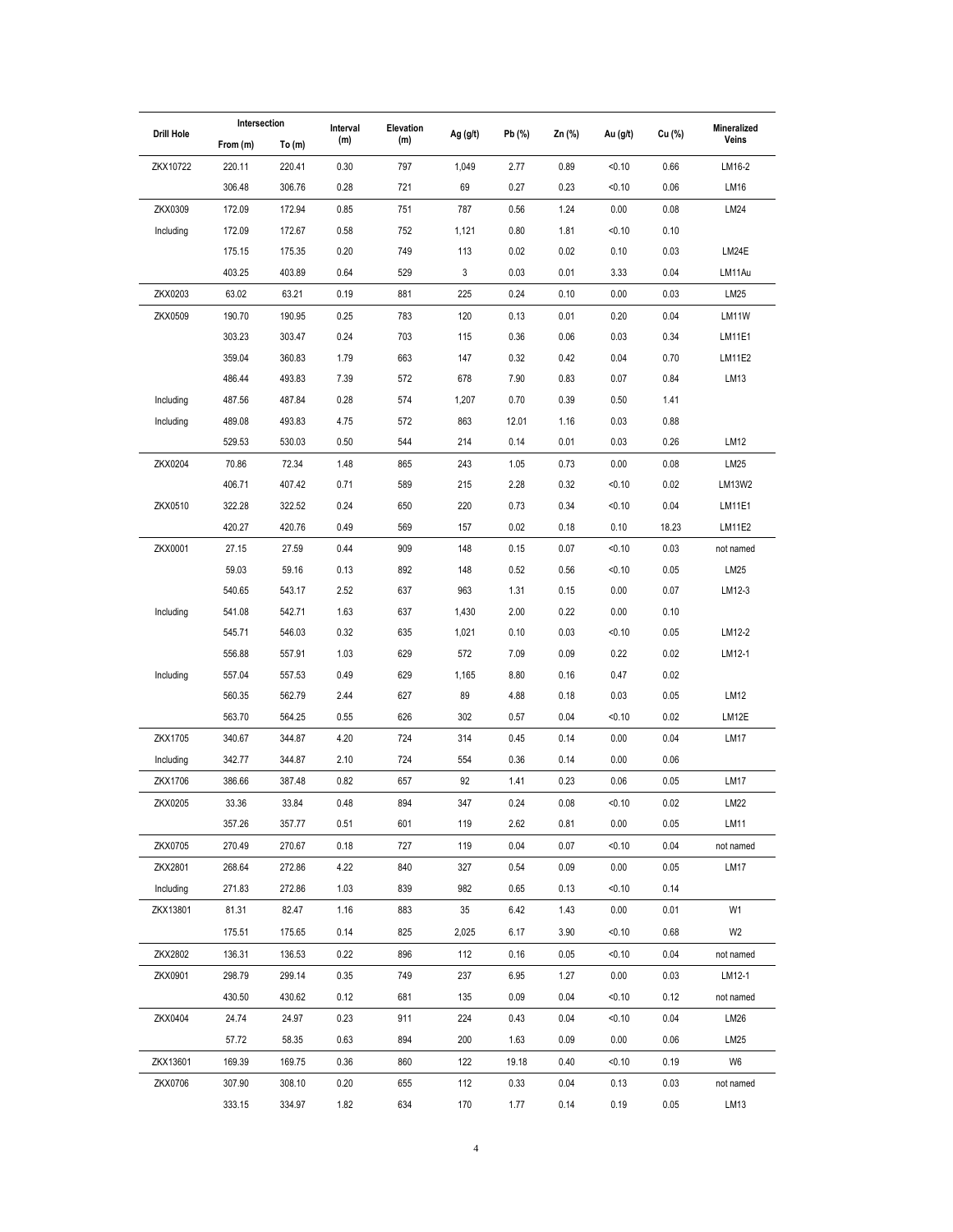|                | Intersection     |                  | Interval     | Elevation  |              |              |              |                  |              | Mineralized    |
|----------------|------------------|------------------|--------------|------------|--------------|--------------|--------------|------------------|--------------|----------------|
| Drill Hole     | From (m)         | To(m)            | (m)          | (m)        | Ag (g/t)     | Pb (%)       | Zn (%)       | Au (g/t)         | Cu (%)       | Veins          |
| Including      | 333.15           | 333.36           | 0.20         | 635        | 1,165        | 10.58        | 0.35         | 0.51             | 0.18         |                |
|                | 360.92           | 361.04           | 0.12         | 612        | 177          | 0.13         | 0.60         | 0.14             | 0.01         | LM12-2         |
|                | 506.20           | 515.87           | 9.67         | 494        | 161          | 2.29         | 0.44         | 0.13             | 0.29         | LM7            |
| Including      | 507.89           | 509.30           | 1.41         | 496        | 666          | 3.45         | 0.50         | 0.24             | 0.69         |                |
| Including      | 514.33           | 514.72           | 0.39         | 491        | 628          | 3.24         | 0.13         | 0.21             | 0.68         |                |
| ZKX13602       | 71.19            | 71.38            | 0.19         | 877        | 110          | 2.40         | 0.51         | 0.09             | 0.04         | not named      |
| ZKL9101        | 441.11           | 441.25           | 0.14         | 779        | 16           | 1.25         | 0.40         | 0.07             | 0.00         | LM6            |
| ZKX0002        | 183.83           | 184.21           | 0.38         | 803        | 1,190        | 0.36         | 0.33         | 0.16             | 1.09         | LM10W          |
|                | 450.24           | 451.94           | 1.70         | 632        | 688          | 2.96         | 0.54         | 0.10             | 0.63         | LM13W          |
| Including      | 450.88           | 451.43           | 0.55         | 632        | 1,981        | 8.20         | 1.50         | 0.13             | 1.22         |                |
|                | 586.29           | 586.78           | 0.49         | 547        | 139          | 0.16         | 0.12         | 0.13             | 0.15         | LM12-1         |
| ZKX0902        | 93.66            | 93.82            | 0.16         | 837        | 259          | 1.23         | 0.21         | 0.06             | 0.06         | LM11W          |
|                | 287.21           | 288.41           | 1.20         | 700        | 1,137        | 0.36         | 0.54         | 0.03             | 0.01         | LM12-2         |
| Including      | 287.89           | 288.41           | 0.52         | 699        | 2,525        | 0.32         | 0.74         | 0.02             | 0.01         |                |
|                | 325.40           | 325.93           | 0.53         | 673        | 306          | 4.30         | 2.02         | 0.09             | 0.12         | LM12-1         |
| Including      | 325.40           | 325.68           | 0.28         | 673        | 541          | 7.73         | 3.78         | 0.13             | 0.21         |                |
|                | 406.64           | 407.53           | 0.89         | 617        | 115          | 0.23         | 0.12         | 0.08             | 0.04         | LM12E          |
|                | 498.61           | 498.80           | 0.19         | 554        | 106          | 0.11         | 0.17         | 0.03             | 0.00         | LM7W           |
|                | 504.33           | 505.01           | 0.68         | 549        | 1,376        | 0.89         | 0.09         | 0.06             | 0.05         | LM7            |
| Including      | 504.33           | 504.70           | 0.37         | 550        | 2,058        | 0.71         | 0.15         | 0.07             | 0.07         |                |
| Including      | 504.84           | 505.01           | 0.17         | 549        | 951          | 1.96         | 0.03         | 0.08             | 0.03         |                |
| ZKX13603       | 119.04           | 119.18           | 0.14         | 821        | 201          | 0.69         | 0.07         | 0.02             | 0.03         | W1             |
| ZKX1321        | 521.53           | 521.75           | 0.22         | 622        | 401          | 1.66         | 0.58         | 0.19             | 0.11         | LM7W1          |
|                | 550.79           | 551.73           | 0.94         | 606        | 149          | 0.31         | 0.06         | < 0.10           | 0.17         | LM7            |
| ZKX13402       | 40.35            | 41.43            | 1.07         | 924        | 297          | 3.01         | 0.46         | 0.00             | 0.06         | W1             |
| ZKX0405        | 60.26            | 61.48            | 1.22         | 883        | 220          | 2.13         | 0.42         | 0.00             | 0.09         | LM25           |
|                | 392.33           | 392.63           | 0.30         | 664        | 893          | 2.50         | 1.04         | < 0.10           | 0.27         | LM13           |
| <b>ZKX0707</b> | 116.91           | 117.20           | 0.29         | 797        | 354          | 1.96         | 0.15         | < 0.10           | 0.15         | LM11W          |
|                | 387.84           | 388.31           | 0.46         | 552        | 193          | 0.51         | 0.11         | < 0.10           | 0.01         | LM13           |
| ZKX13403       | 26.87            | 27.42            | 0.55         | 912        | 235          | 2.97         | 0.35         | < 0.10           | 0.05         | W1             |
|                | 64.96            | 66.05            | 1.09         | 879        | 177          | 1.20         | 0.04         | < 0.10           | 0.03         | W18            |
| ZKX13804       | 80.78            | 81.24            | 0.46         | 912        | 103          | 1.73         | 0.05         | < 0.10           | 0.06         | W1             |
|                | 161.53           | 161.88           | 0.35         | 890        | 243          | 0.95         | 0.11         | 0.11             | 0.04         | W <sub>2</sub> |
|                | 198.70           | 199.14           | 0.44         | 880        | 656          | 2.68         | 0.39         | < 0.10           | 0.02         | W6W            |
|                | 201.92           | 202.31           | 0.39         | 879        | 271          | 1.82         | 1.31         | < 0.10           | 0.02         | W <sub>6</sub> |
|                | 204.23           | 204.82           | 0.59         | 878        | 268          | 1.85         | 0.46         | < 0.10           | 0.02         | W6E            |
| ZKX0903        | 40.52            | 43.18            | 2.67         | 867        | 899          | 5.52         | 0.17         | 0.38             | 0.05         | LM10           |
| Including      | 40.52            | 42.55            | 2.03         | 867        | 1,128        | 6.88         | 0.09         | 0.38             | 0.05         |                |
|                | 164.81           | 165.15           | 0.34         | 762        | 156          | 0.56         | 0.72         | < 0.10           | 0.07         | <b>LM11</b>    |
|                | 438.15           | 438.60           | 0.45         | 530        | 118          | 0.21         | 0.08         | < 0.10           | 0.10         | LM12           |
|                | 461.68           | 462.62           | 0.93         | 510        | 86           | 11.32        | 0.80         | < 0.10           | 0.89         | LM12E          |
|                | 491.86<br>492.77 | 493.32<br>493.32 | 1.46<br>0.55 | 484<br>483 | 368<br>882   | 4.56         | 0.41<br>1.06 | 0.12<br>0.33     | 0.02<br>0.04 | LM7            |
| Including      |                  |                  |              |            |              | 11.92        |              |                  |              |                |
| ZKX14001       | 57.65<br>128.51  | 57.87<br>128.78  | 0.22<br>0.27 | 910<br>880 | 171<br>2,061 | 5.29<br>6.18 | 0.44<br>2.06 | < 0.10<br>< 0.10 | 0.07<br>0.28 | W18E<br>W1W    |
|                |                  |                  |              |            |              |              |              |                  |              |                |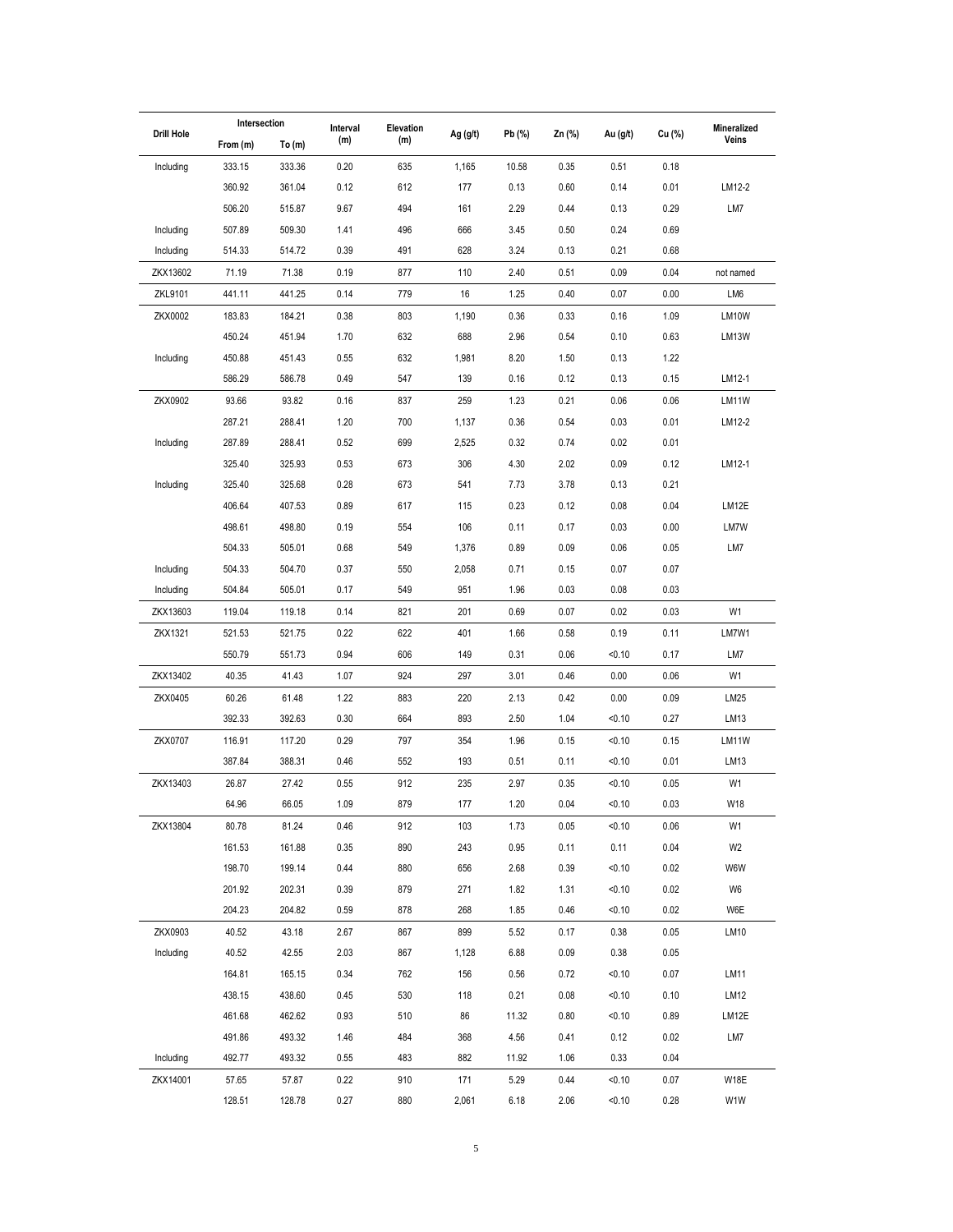| <b>Drill Hole</b> | Intersection |          | Interval | Elevation |            |        |        | Au (g/t) | Cu (%) | <b>Mineralized</b> |
|-------------------|--------------|----------|----------|-----------|------------|--------|--------|----------|--------|--------------------|
|                   | From (m)     | To $(m)$ | (m)      | (m)       | Ag $(g/t)$ | Pb (%) | Zn (%) |          |        | Veins              |
|                   | 181.08       | 181.93   | 0.86     | 858       | 252        | 0.36   | 0.09   | < 0.10   | 0.08   | W <sub>2</sub>     |
|                   | 234.24       | 234.94   | 0.70     | 835       | 217        | 0.52   | 0.14   | < 0.10   | 0.03   | W <sub>6</sub>     |
| ZKX0003           | 26.98        | 27.88    | 0.90     | 903       | 218        | 3.40   | 0.12   | < 0.10   | 0.36   | <b>LM25W</b>       |
|                   | 68.16        | 70.48    | 2.32     | 871       | 386        | 0.74   | 0.18   | 0.00     | 0.08   | LM25               |
| Including         | 69.45        | 70.48    | 1.03     | 870       | 702        | 1.04   | 0.15   | < 0.10   | 0.11   | LM25               |
|                   | 418.36       | 418.66   | 0.30     | 605       | 218        | 2.38   | 2.24   | 0.12     | 0.20   | LM11E              |
|                   | 449.93       | 451.02   | 1.09     | 581       | 313        | 1.86   | 0.11   | < 0.10   | 1.19   | LM13W              |
| ZKX1322           | 515.84       | 516.12   | 0.28     | 544       | 480        | 0.72   | 0.36   | 0.22     | 0.04   | LM7W               |
| ZKX2603           | 415.56       | 417.85   | 2.29     | 629       | 131        | 0.45   | 0.04   | 0.00     | 0.04   | LM14               |
| Including         | 415.56       | 415.79   | 0.23     | 630       | 835        | 2.69   | 0.04   | < 0.10   | 0.05   |                    |
| ZKL8702           | 645.82       | 646.17   | 0.35     | 576       | 190        | 0.96   | 0.37   | < 0.10   | 8.11   | LM <sub>5</sub>    |
| ZKX2401           | 182.51       | 182.67   | 0.16     | 871       | 227        | 0.82   | 0.70   | < 0.10   | 0.05   | LM14-3             |
| <b>ZKX1121</b>    | 418.43       | 418.81   | 0.38     | 658       | 129        | 0.31   | 0.11   | < 0.10   | 0.01   | LM12E              |
| ZKX1021           | 29.25        | 29.45    | 0.20     | 920       | 1,310      | 16.45  | 0.67   | 0.03     | 0.32   | W <sub>5</sub>     |
| ZKX0406           | 66.03        | 66.45    | 0.42     | 872       | 517        | 2.97   | 0.30   | 0.00     | 0.35   | LM25               |
| Including         | 66.34        | 66.45    | 0.11     | 872       | 1,680      | 10.95  | 1.01   | 0.01     | 1.31   |                    |
|                   | 68.22        | 68.56    | 0.33     | 871       | 111        | 4.55   | 0.91   | 0.01     | 0.04   | not named          |
|                   | 568.30       | 569.11   | 0.81     | 487       | 125        | 0.36   | 0.07   | 0.02     | 0.16   | LM12               |
| ZKX2402           | 224.92       | 225.59   | 0.67     | 812       | 109        | 0.21   | 0.08   | 0.05     | 0.02   | $LM14-3$           |
|                   | 273.59       | 274.40   | 0.81     | 773       | 14         | 2.28   | 0.27   | 0.01     | 0.01   | LM14               |
| <b>ZKX1122</b>    | 130.84       | 131.14   | 0.30     | 803       | 363        | 0.30   | 0.19   | < 0.01   | 0.01   | LM11W              |
|                   | 143.63       | 143.83   | 0.20     | 793       | 370        | 2.22   | 10.36  | 0.02     | 0.18   | LM11               |
|                   | 342.45       | 342.85   | 0.40     | 642       | 351        | 0.21   | 0.10   | 0.08     | 2.44   | not named          |
|                   | 455.04       | 456.63   | 1.59     | 557       | 272        | 0.84   | 0.19   | 0.15     | 1.73   | LM12E              |
|                   | 459.21       | 459.61   | 0.40     | 555       | 257        | 0.74   | 0.83   | 0.27     | 0.09   | not named          |
|                   | 463.97       | 464.91   | 0.94     | 551       | 160        | 2.21   | 0.17   | 0.03     | 0.20   | LM7W               |

# **Quality Control**

Drill cores are in NQ size. Drill core samples, limited by apparent mineralization contact or shear/alteration contact, were split into halves by saw-cutting. The half cores are stored in Company's core shacks for future reference and checking, and the other half core samples are shipped in securely sealed bags to the four labs, the Analytical Lab of Henan Non-Ferrous Metals Geological and Exploitation Institute in Zhengzhou (Zhengzhou Lab), the Analytical Lab of the 6<sup>th</sup> Nonferrous Geo-exploration Team in Luoyang (Luoyang Lab), Henan Province, the ALS-Chemex Lab in Guangzhou, Guangdong Province, and SGS lab in Tianjin. All labs are officially accredited labs in China. Adopted analytical methods in the four labs are as follows:

Zhengzhou Lab and Luoyang Lab:

The sample preparation consists of drying, crushing and splitting of the sample to 250 grams, and then the sample is pulverized to minus 200 mesh. Two acid digestion and AAS finish are utilized on a 0.5 gram sample for lead and zinc. Titration is utilized as a modified process for higher grade materials. Silver is also analyzed using a two acid digestion on a 0.5 gram sample and AA finish.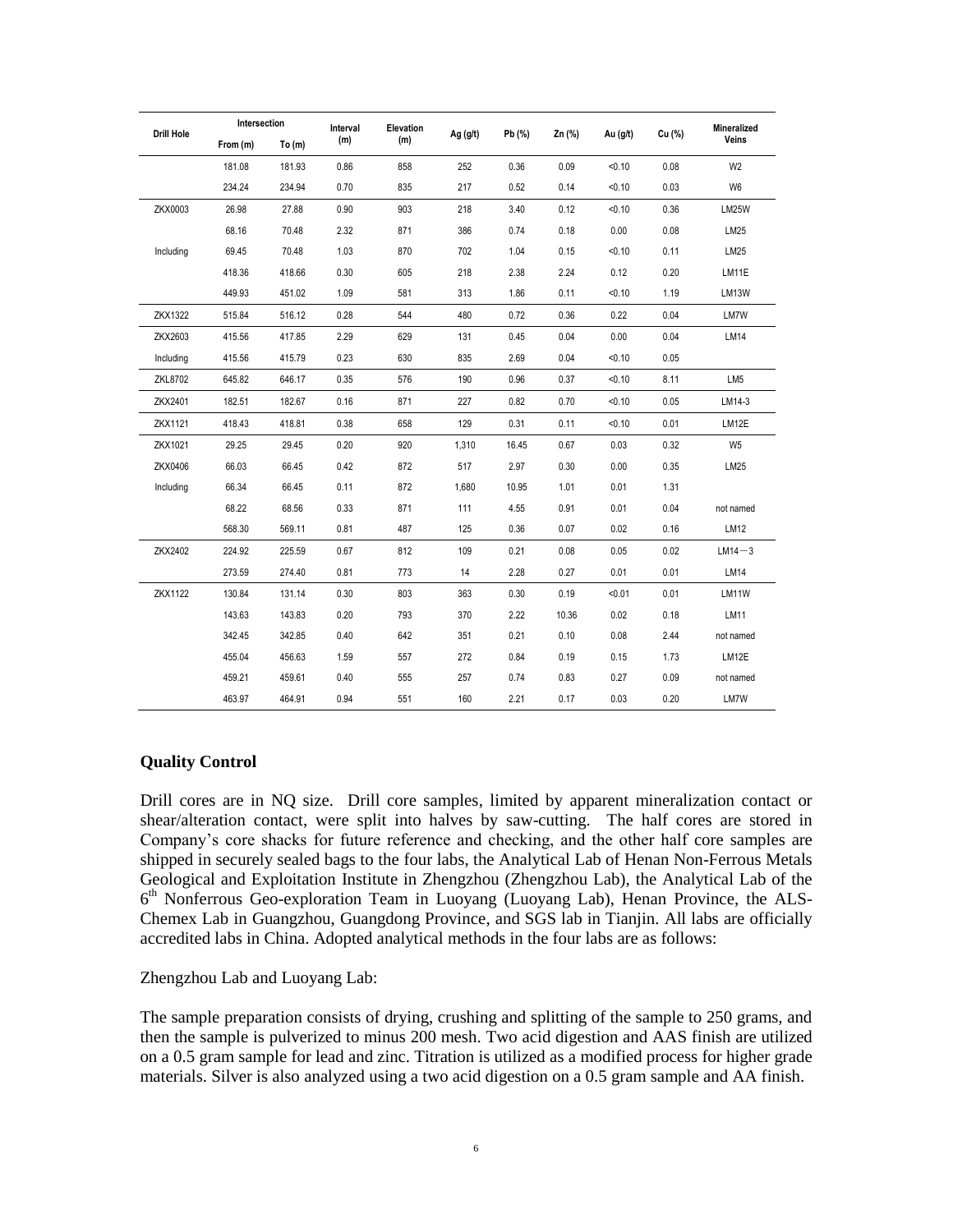#### ALS Chemex:

Sample is dried, crushed and split to a 250 gram subsample which is further pulverized to 85% passing 200 mesh. Four acid digestion and ICP-AES finish are utilized on a 1 gram sample for analyzing silver, lead, zinc and copper. For samples containing more than  $1500 \text{ g/t}$  silver, fire assay and gravimetric finish is utilized. Titration method is utilized as a modified process for samples with more than 10% Pb.

### SGS Lab:

Sample is dried, crushed and split to a 250 gram subsample which is further pulverized to 85% passing 200 mesh. Fire assay and AAS finish are utilized for gold assay. Four acid digestion and ICP-AES finish are used in analyzing silver, lead, zinc and copper.

A routine QA/QC procedure is adopted at each lab to monitor the analytical quality at the lab. Certified Reference Materials (CRM), pulp duplicates, and blanks are inserted into each lab batch of samples. QA/QC data at the lab are attached to the assay certificates for each batch of samples.

The Company maintains a comprehensive quality assurance and quality control program to ensure best practice in sample preparation and analysis of the drill core samples. Project geologists regularly insert Reference Material Samples (RMS) and blanks to each batch of core samples to monitor the sample preparation and analysis procedures at the labs. The analytical quality of the labs is further evaluated with external checks by sending about 3% of the pulp samples to higher-level labs to check for lab bias.

Data from both the Company's and the labs' QA/QC programs are timely reviewed and evaluated by project geologists.

Myles Gao, P.Geo., is the Qualified Person on the project as defined under National Instrument 43-101. He has verified the information and has reviewed and approved the contents of this news release.

# **About Silvercorp Metals Inc.**

Silvercorp Metals Inc. is engaged in the acquisition, exploration, development and mining of high-grade silver-related mineral properties in China and Canada. Silvercorp is the largest primary silver producer in China through the operation of the four silver-lead-zinc mines at the Ying Mining District in the Henan Province of China. Silvercorp recently acquired the XBG and XHP silver-gold-lead-zinc mines nearby the Ying Mining District in Henan Province, further consolidating the region. Silvercorp has commenced production at its second production foothold in China, the BYP gold-lead-zinc project in Hunan Province, and is currently constructing the mill and related facilities in preparation for mining at the GC silver-lead-zinc project in Guangdong Province. In Canada, Silvercorp is preparing an application for a Small Mine Permit for the Silvertip high grade silver-lead-zinc mine project in northern British Columbia to provide a further platform for growth and geographic diversification. The Company's shares are traded on the New York Stock Exchange (symbol: SVM) and Toronto Stock Exchange (symbol: SVM) and are included as a component of the S&P/TSX Composite and the S&P/TSX Global Mining Indexes.